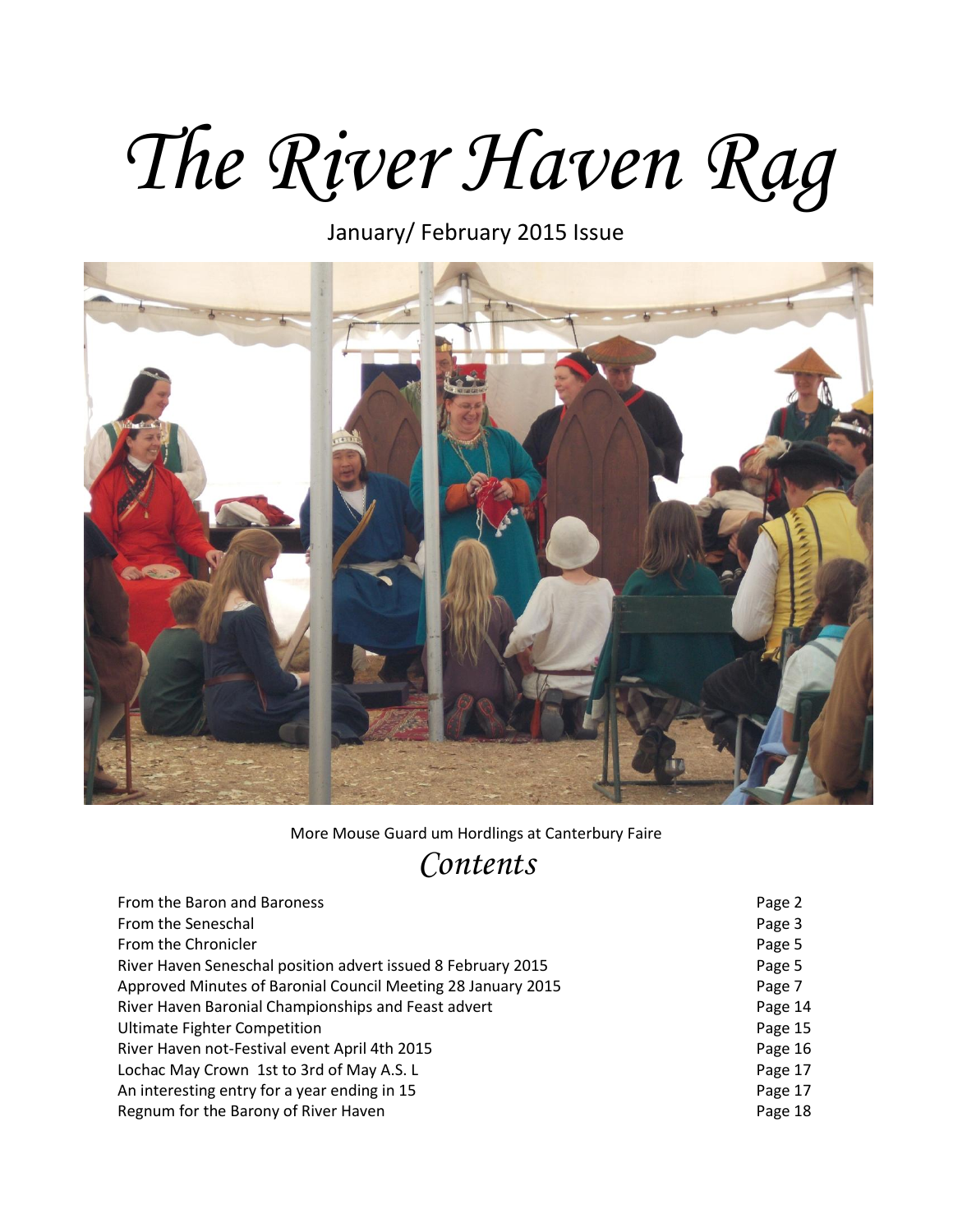

# *From the Baron and Baroness*

Greetings unto the populace

As the year begins we find ourselves yet again at the mercy of the weather with the cancelation of the Red and white and our friends in the canton of Burnfield and those from the households of Merewyck and Raven Vera Viking battening down the hatches for a wet and windy week, we hope you all fair well and are back up on your feet again soon.

We also feel the need to address some issues that have been coming to us of late.

Firstly the decisions regarding groups are never made lightly and are always made with consultation with the Lochac, Baronial and Group seneschal's. We are invited to listen in on these consultations and sometimes we are asked for our opinions. The outcomes of these talks are then published. It is never down to one person to make the call.

Secondly Communication is a two way street, but of late it seems to be a bit blocked We realise that we don't all always get along with each other, however this should not stop us from being nice to each other sometimes saying hello, is just that, saying hello and a smile is just a smile. Remember that emails and facebook conversation don't always convey the full meaning of what you have said and can sometimes be taken the wrong way (and yes I have fallen into this trap too) if you are in a good mood it will most likely be taken in a good light, however someone in a lesser mood could read only doom from your message.

Thirdly Bullying. We have seen in other Baronies were bulling has caused a lot of problems and the resignation of officers and now we find that we are starting to have people feeling as if they are being bullied too. We all have the best intentions when it comes to doing things in the group. Please respect others and the abilities to do their jobs, by all means offer help but if you are too pushy then you are not helping. On the other hand if you are offered help, accept it. Running events, organising classes and people can be difficult at times and with some help, you not only get it done faster, you are also showing others how to do it and you may find a better way of doing it. That said, everyone has a different way to do things. Trust that how Jimmy is running something even though it is not how you would do it, it's going to work out just fine. Why, because we are there to help if he needs it and we will not judge him when he asks for it.

Lastly, if you are having problems let us know. We can't help if we don't know that there's a problem and because of the distances we are not able to see where these problem may be occurring.

William and I are hoping to get to more events this year starting with.

7<sup>th</sup> of March is our March Baronial this will be held in Nanango and on the following day they will be running a IKAC. Please come along. The people up that way are friendly and eager to meet more of our River Haven family. Remember also to send in your award recommendation.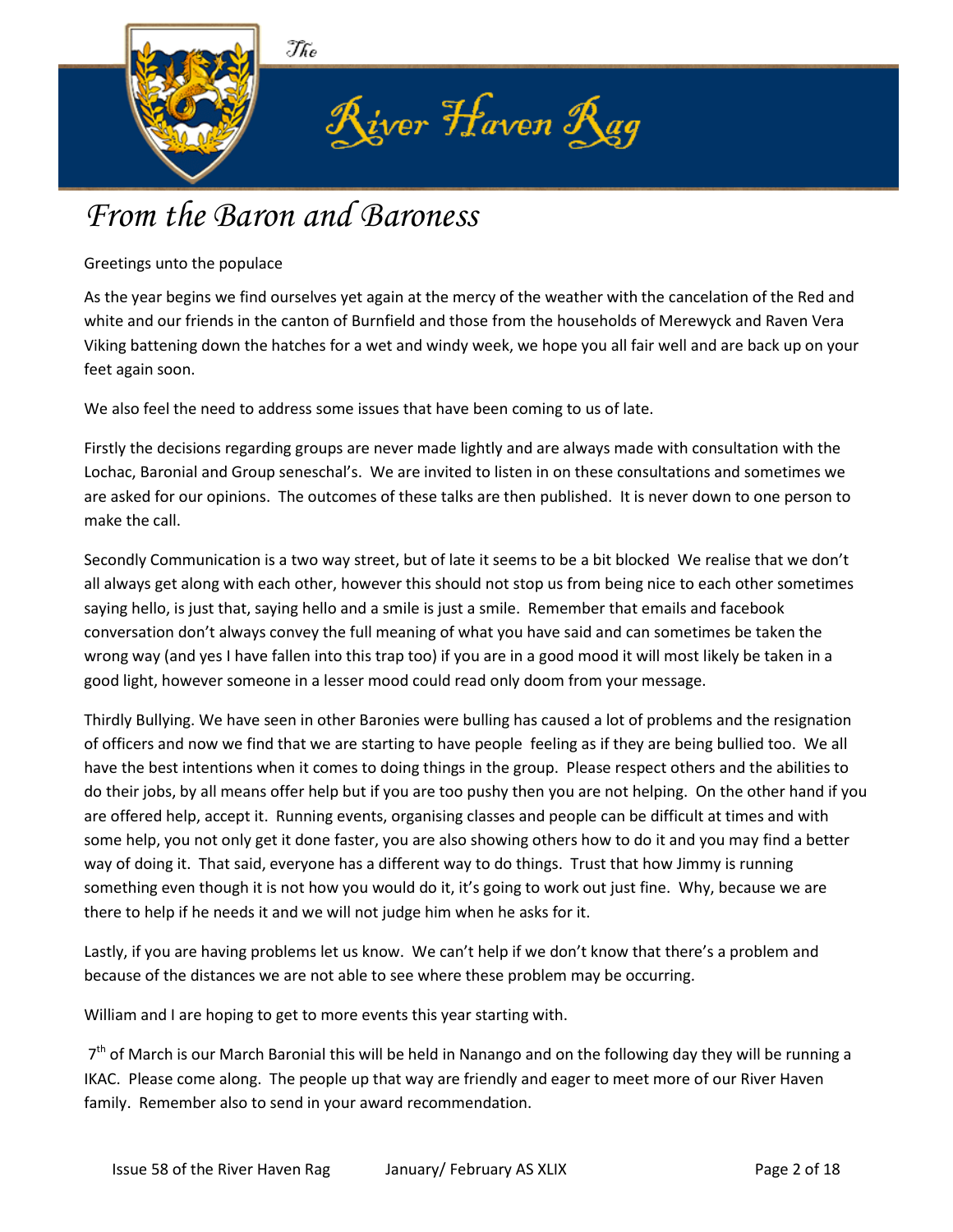

Rowany Festival is only 2 weeks away (well 5 weeks in mundane time) we invite you to join us in the River Haven encampment for our week long Easter celebrations and catch up with others and join in the fun of feasting, dancing, attending classes, camping with warm fires with a little bit combat and waring thrown in to keep the fighters happy :OP..

And to finish up, we are in need of a new Seneschal. Madeline has been wonderful. However, her term is coming to an end and we need to find someone to take on her duty's If you feel that you could work with us and want to have a hand in running the Barony of River Haven, please contact Madeline for details.

Please keep safe.

Katherine and William

7<sup>th</sup> Baron & Baroness of River Haven.

### *From the Seneschal*

#### Greetings everybody

River Haven has weathered TC Marcia with only minor damage to members properties in the way of the cyclone.

Changeover of Baronial Constable happened on the weekend in Stegby. Thank you to Rachel Small for all her hard work as Baronial Constable. Welcome to Paul Stubbings who is the new Baronial Constable. Email is still [constable@riverhaven.lochac.sca.org](mailto:constable@riverhaven.lochac.sca.org)

#### **Burnfield**

At 7.18pm on Saturday 21 February, Anna Hitchcock, the Seneschal of Burnfield, contacted me via Facebook and advised that she was resigning immediately as Seneschal on doctors advice as she is unable to perform her duties.

She further advised that she would not be responding to any further correspondence from SCA Management, and then she blocked me on Facebook so I could not respond. I tried to contact her by e-mail and phone, but to no avail. In her reports, Anna did not advise that she had a Deputy, and when she first told me she was wanting to step down (hence the advertisement going out for a replacement) she also advised she did not have a Deputy.

Due to my own internet problems, I was unable to address this further until 8.30pm, when I e-mailed the Lochac Seneschal, the Baron and Baroness of River Haven of this information. I also contacted them via Facebook.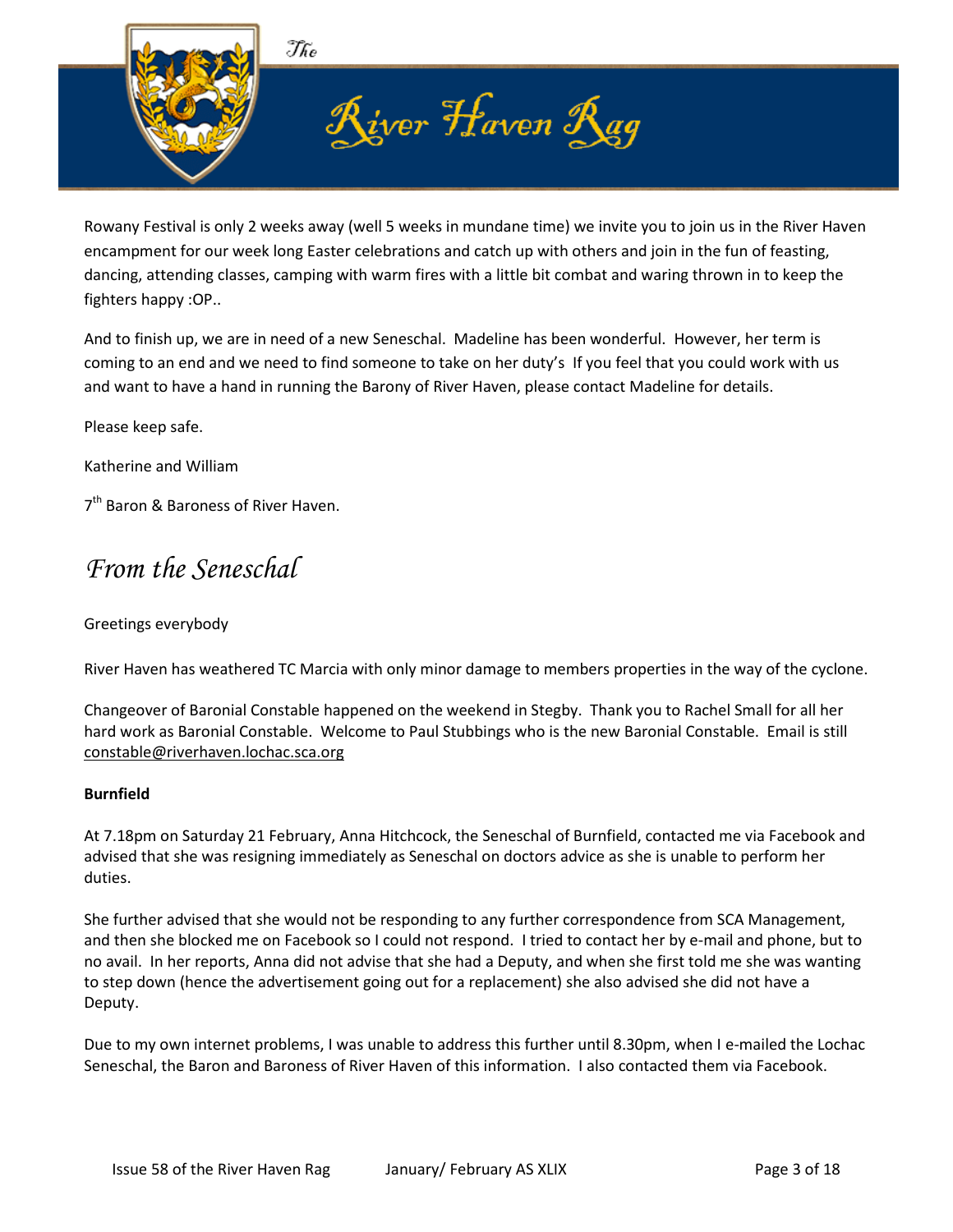

As – to the best of our knowledge – there was no Deputy to take on the role, the Canton of Burnfield had to be placed into Suspension as Lochac Law requires a group to have a Seneschal.

This was a decision taken with great reluctance, and I contacted the Baronial and Canton officers advising them of this. I did, however, make sure that it was as light of a suspension as I could. Meaning that A&S and Fighter practice could still take place (under a Baronial banner – as happens in Nanango and Willoughby Vale), but events could not be held, nor could the Bank Account be accessed.

I did not, however, post the official notice until approximately 1pm on Sunday 22 February. This was posted in the River Haven and Burnfield Yahoo Mailing lists and also on both River Haven and Burnfield Facebook pages. I was hoping that either Lochac Seneschal or myself would hear from Anna. Shortly thereafter, I posted on Yahoo List and Facebook Pages a new advertisement for a Seneschal of Burnfield with applications closing on 28 February.

There had been an applicant from Anna's ad, however Lochac Seneschal made the decision that the applicant was not suitable due to the distance the person lived from Burnfield. These actions were not done out of malice, of a desire to tear Burnfield down or any similar thing. It was done because it was what is required by the SCA regulations. The timing was not of my choosing and certainly not something that I wanted to do.

The Suspension was lifted less than 24 hours later as Stephen Keighley stepped in and confirmed that he was, indeed, a Deputy Seneschal. In spite of his own circumstances (he was in Hervey Bay where he and his family had gone to get away from TC Marcia), he was willing to stand as Interim Seneschal until a permanent one was appointed.

Lochac Seneschal was agreeable to this and confirmed to me that I could lift the Suspension.

I posted the information about Stephen to the Yahoo Lists and Facebook Page, but did not explicitly mention that the suspension was lifted. This was my own error, and I rectified it following a post by Anita about the Lochac Exchequer advising the Suspension was lifted. I posted confirming this – as it was a Seneschalate issue it really did need to be lifted by either the Lochac or Baronial Seneschal advice.

This episode has put strain on a number of people – not just the members in Burnfield, but also myself, Lochac Seneschal and the Baron and Baroness of River Haven. It also drives home the need for all officers to advise their upline of their Deputy and their Deputy's contact number and e-mail address (if they have a Deputy).

Accordingly, I am asking all Baronial officers to provide me with the following:

- 1. Their phone number in case I need to contact them.
- 2. The name, membership number, e-mail and phone number of any Deputy they have.
- 3. For their Canton reports name, e-mail address and phone number of the Canton Officer and any Deputy they have.

Madelaine le Mercer Seneschal.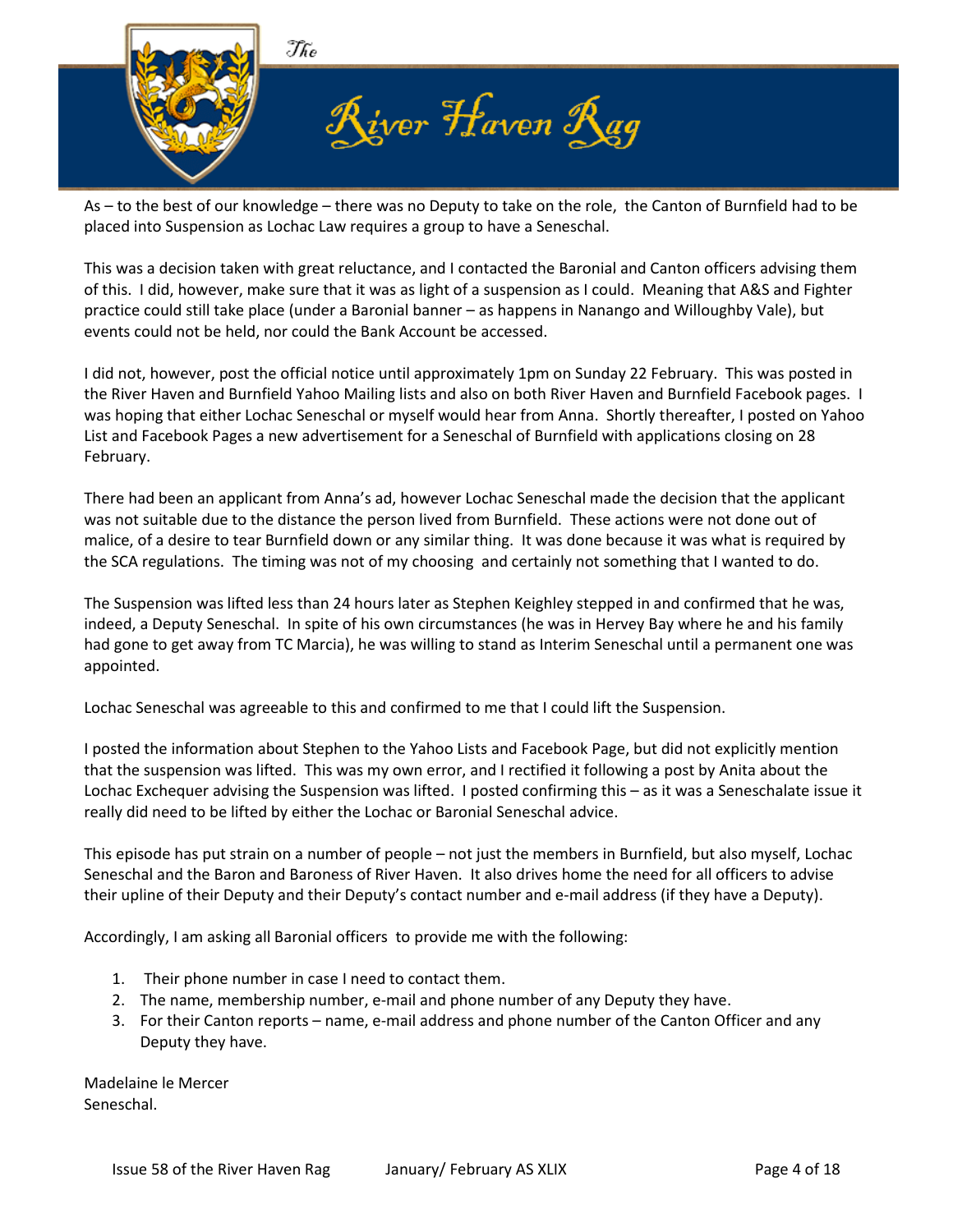

## *From the Chronicler*

Greetings gentle Readers

Please note that there will be no post event report for the Red and White Tourney and Potluck Feast as it was cancelled due to the forecast of extreme storms associated with Cyclone Marcia.

Electronic issues of the River Haven Rag are available on the River Haven Yahoo site. Anyone who wishes to receive a hard copy of the Rag, please contact me at the hall or on 044 987 2314 if you wish to pick it up at the hall or have it posted to you. Reimbursement of the printing, postage and envelope will be based on the number of pages in an issue.

In service to the printed word, Glynyhvar of River Haven

## *River Haven Seneschal position advert issued 8 February 2015*

Greetings everybody

I am due to step down as Baronial Seneschal in June this year, and am now looking for a replacement who will initially step up as Deputy Seneschal for a full handover before taking over as Baronial Seneschal from 1 June 2015.

A full position description is below, and all applications should be sent to: seneschal@riverhaven.lochac.sca.org, with copies to baronbaroness@riverhaven.lochac.sca.org andseneschal@lochac.sca.org.

Applications will close on 15 March 2015. Please feel free to contact me if you wish to discuss the position further.

#### **Position Description – Baronial Seneschal**

The Seneschal, like the Reeve, is the only Baronial Officer whose role is mostly concerned with ensuring that the SCA complies with mundane requirements. They are the legal representative of the SCA to the mundane world and is the equivalent to the President of a club.

The Baronial Seneschal directly reports to the **Lochac Seneschal** and the **Baron and Baroness of River Haven** and prepares a quarterly report for the **Lochac Seneschal** (a copy of which is also sent to the Baron and Baroness).

The Baronial Seneschal is responsible for ensuring that Baronial Officers perform their duties when required, as well as ensuring that they report as required to the Baronial Seneschal and the Lochac upline. They are also responsible for oversight of the Canton Seneschals and providing mentoring and advice to them when required, and ensuring that the Canton Seneschal reports quarterly to the Baronial Seneschal.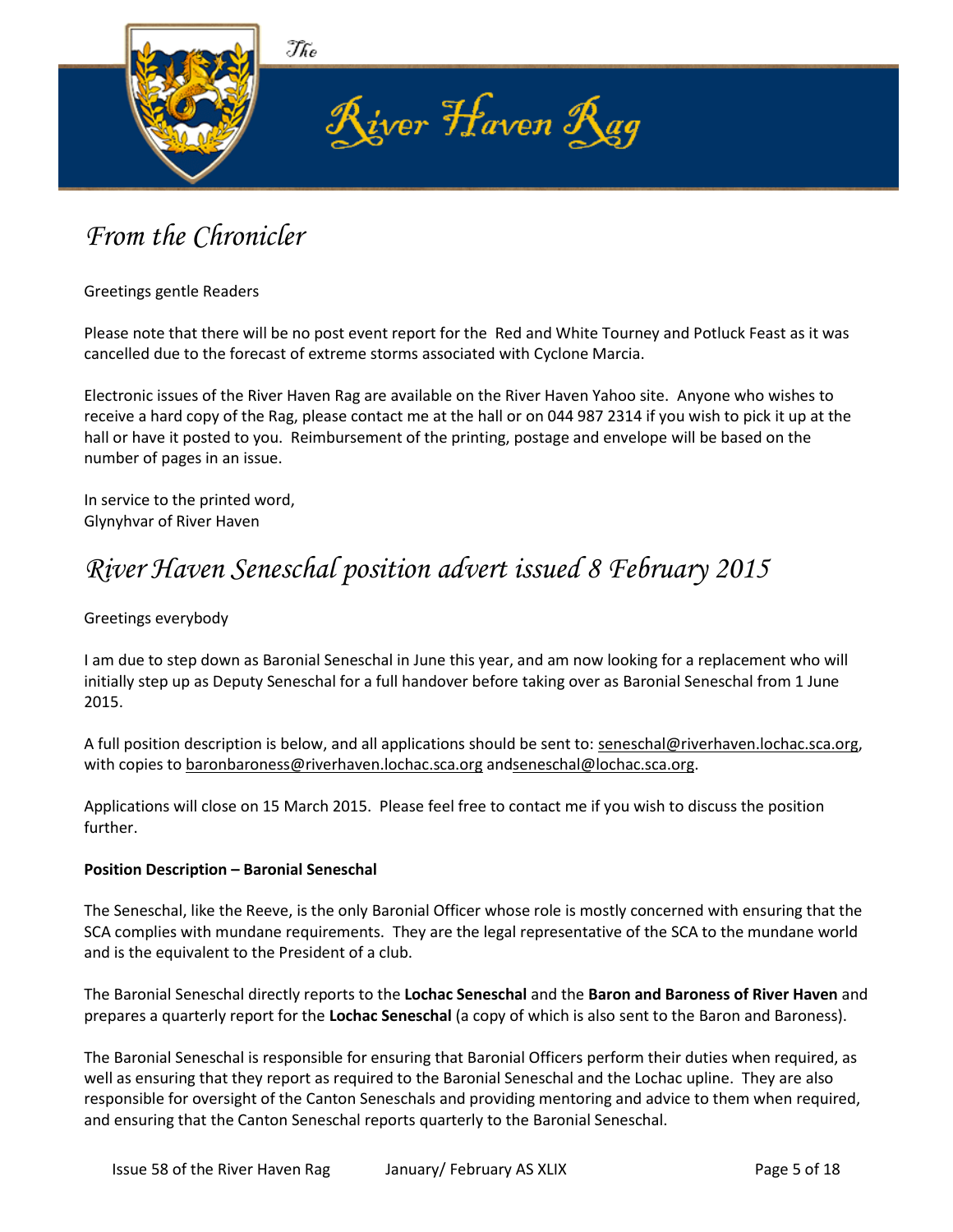

Other duties include:

- Chairing the monthly Baronial Council Meeting (held as per Lochac requirements);
- Ensuring that minutes are taken at this meeting, and then arranging that these minutes are distributed via official SCA communication methods (Yahoo e-mail list, paper copies and/or Newsletter);
- Evaluating Baronial event bids before approval to ensure that the budget is reasonable and achievable and that all required outgoings are included (Kingdom Levy, Event Membership, GST);
- Approving Events to be held within the Barony and that will be funded by Baronial funds (any events funded by Baronial or Lochac funds must be approved by the Baronial or Lochac Seneschal);
- Along with the Reeve, ensuring that Baronial funds are spent according to SCA and mundane requirements for non-profit organisations;
- Along with the Reeve, ensuring that events are correctly reported in line with Baronial and Lochac policies and looking into why any overruns of budget or event losses occurred;
- Providing guidance to Baronial and Canton Officers members regarding SCA Policies and Procedures, as well as any support required;
- Investigation of any complaints made by members, or referring those to the Lochac Seneschal if required;
- In conjunction with the Baron and Baroness, as well as the appropriate Baronial and Lochac Officers and the outgoing Officer consulting and deciding on the appointment of new/replacement Baronial Officers.

The Baronial Seneschal should also ensure that they have read and are familiar with the following documents:

- Barony of River Haven Policies R 11; located at: [http://www.sca.org.au/riverhaven/Policy.html;](http://www.sca.org.au/riverhaven/Policy.html)
- Lochac Law; Corpora; Lochac Procedures and the Grievance Policy/Procedures located at: <http://lochac.sca.org/seneschal/book-law.htm> an[dhttp://lochac.sca.org/seneschal/docs.htm#insurance](http://lochac.sca.org/seneschal/docs.htm#insurance)
- Have read and understood the Lochac Seneschal Handbook located at: <http://tinyurl.com/seneschalintro>

#### **Desirable Qualities**

- Experience with the SCA including having previously held Greater Office role (i.e. Seneschal, Reeve, Marshal, A&S)
- Highly organized and able to work to deadlines
- Excellent communicator both verbal and written
- Good computer skills most of the Seneschal's role is done online and you need to be comfortable with completing and approving online forms, updating online records and communication by e-mail and Social Media
- High levels of patience and diplomacy
- The ability to separate yourself from a situation and act in a fair and equitable manner

Lady Madilayn le Mercer (Mundane: Megan McConnell) Seneschal - Barony of River Haven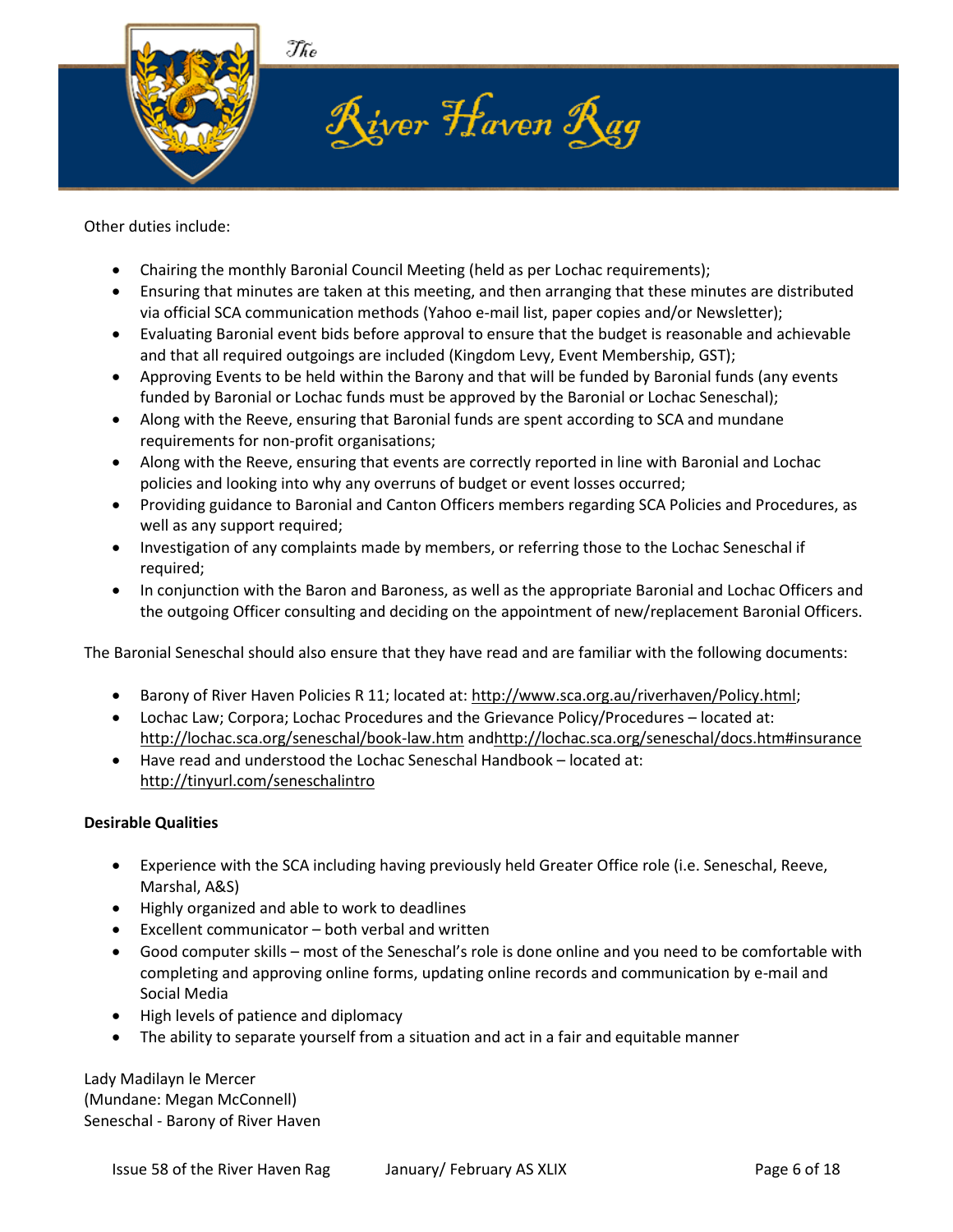

# *Approved Minutes of the Baronial Council Meeting 28 January 2015*

For the pdf of the signed pages of these minutes, see the minutes folder on the River Haven Yahoo site.

| <b>Group Name</b>                | Barony of River Haven                                                                                                                                                                                                                            | <b>Notes Column:</b>   |                                 |
|----------------------------------|--------------------------------------------------------------------------------------------------------------------------------------------------------------------------------------------------------------------------------------------------|------------------------|---------------------------------|
| <b>Meeting Date</b>              | Wednesday 28/1/2015                                                                                                                                                                                                                              |                        |                                 |
| <b>Meeting Location</b>          | Council Hall, Wesley Road, Lutwyche, Brisbane                                                                                                                                                                                                    |                        |                                 |
| Meeting                          | Megan McConnell (Chairperson)                                                                                                                                                                                                                    |                        | <b>NB-Has</b>                   |
| <b>Attendees</b>                 | Chris Brown, Kathy Carlyon, Alison Carr, Angela Hales, Glynnis<br>Hollindale, Bruce Kinghorn, Steve Maynard, Leith McCallum, Raelene<br>Price, Michael Rice, Ra'chel Sihto, Amber Stubbings, Paul Stubbings,<br>Randall Thompson, Vilma Thompson | everyone<br>signed in? |                                 |
| Apologies from<br>absent members | Rachael Small, Cathy Rickert                                                                                                                                                                                                                     |                        |                                 |
| Quorum Met?                      | YES - Baron and Baroness/ Seneschal/ A&S/ Reeve/ Chronicler/<br>Hospitaller<br>If No - Meeting rescheduled for:                                                                                                                                  |                        | $NB -$<br>Quorum to<br>- a      |
|                                  |                                                                                                                                                                                                                                                  |                        | meeting<br>is.<br>3<br>officers |
| Proceeding<br>minutes            | Minutes for the previous meeting dated 26/11/2014 were tabled<br>at the meeting and *accepted as being accurate/*updated as<br>indicated                                                                                                         |                        |                                 |
|                                  | Motion to accept by                                                                                                                                                                                                                              | Megan                  |                                 |
|                                  | Seconded by                                                                                                                                                                                                                                      | Randall                |                                 |
|                                  | Carried?                                                                                                                                                                                                                                         | YES/NO                 |                                 |
|                                  | Previous minutes signed by<br>two officers who attended<br>both meetings?                                                                                                                                                                        | YES/NO                 |                                 |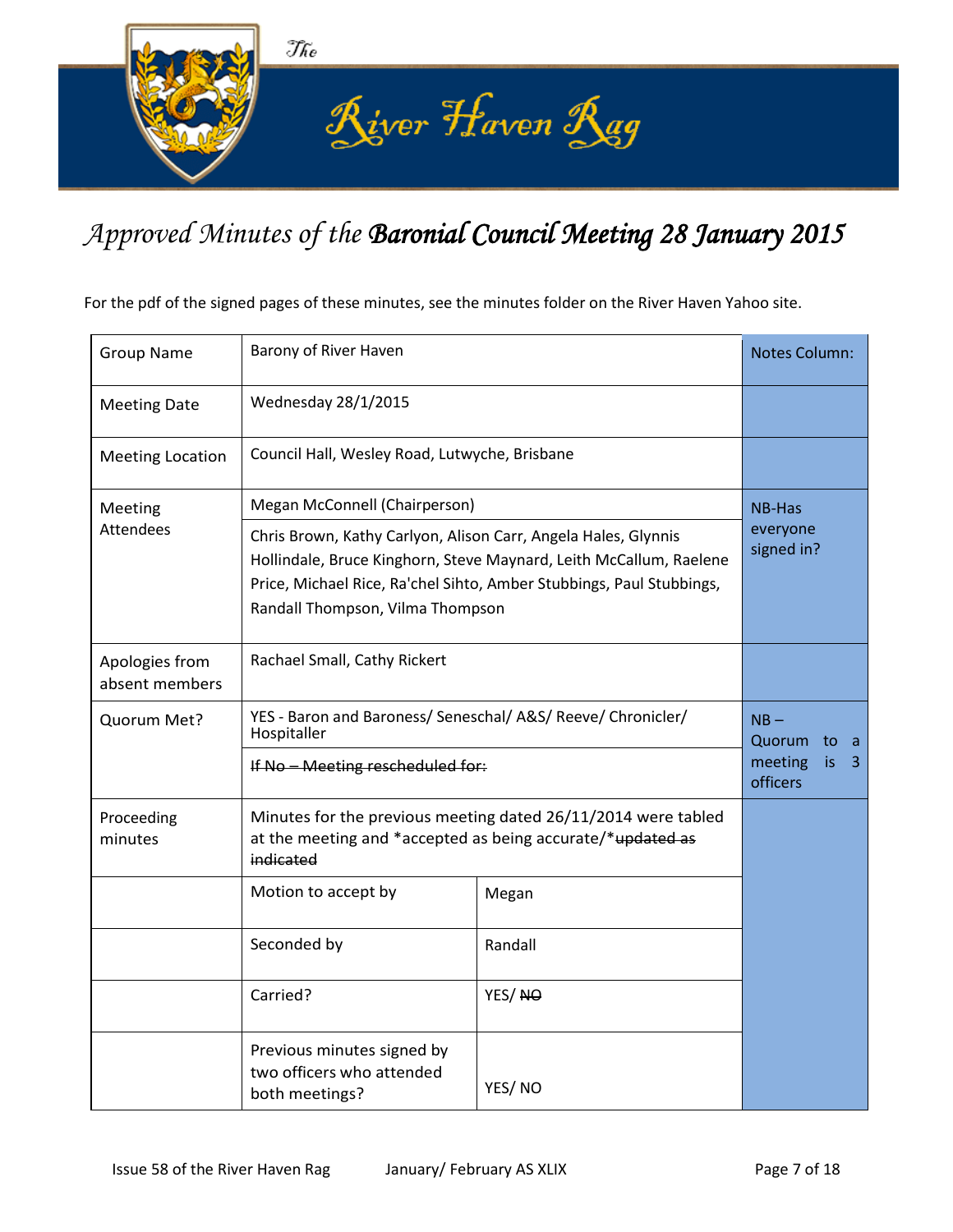





| Officers reports:            |                                                                                                                                                                                                                                                                                                                                                                                                      |                                               | Attach detail<br>on reports if                                                         |
|------------------------------|------------------------------------------------------------------------------------------------------------------------------------------------------------------------------------------------------------------------------------------------------------------------------------------------------------------------------------------------------------------------------------------------------|-----------------------------------------------|----------------------------------------------------------------------------------------|
| Seneschal<br>Megan McConnell | <b>Item 1:</b> I am stepping down and will advertise the position shortly. I<br>will be nominating a deputy so that I will be able to show them a<br>quarterly report preparation prior to their taking over the position.                                                                                                                                                                           | these are<br>lengthy on<br>separate<br>pages. |                                                                                        |
|                              | <b>Item 2:</b> Lochac Seneschal has notified branch seneschals that there<br>is a new template for Reeve to report using Xero - (Kathy Carlyon has<br>used the reconciliation but has not seen the Xero report necessary<br>for the meetings - she will investigate.)                                                                                                                                |                                               | Include name<br>of officer in<br>first column.                                         |
|                              | <b>Item 3:</b> A new format of minutes to be recorded has been received<br>from Lochac Seneschal. New minute items include "Reports on<br>events held since last meeting". Lochac Seneschal has directed that<br>Stewards are to report within 30 days of end of the event in the new<br>format as detailed below. (River Haven Yule report received by<br>Seneschal, to be tabled at next meeting.) |                                               | If there is no<br>officer report<br>being<br>presented then<br>please write<br>$N/A$ . |
|                              | Item 4: Future event applications need to go to meetings for<br>approval in the new format as detailed below.                                                                                                                                                                                                                                                                                        |                                               |                                                                                        |
|                              | Item 5: Burnfield seneschal is stepping down and has advertised the<br>position.                                                                                                                                                                                                                                                                                                                     |                                               |                                                                                        |
| Reeve                        | <b>Item 6:</b> Xero reports tabled at meeting? YES/NO, see Action item<br>1.                                                                                                                                                                                                                                                                                                                         |                                               |                                                                                        |
| Kathy Carlyon                | Item 7: Bank balance \$15,002.82 at 31/12/2014<br>All expenditure since last meeting was previously approved.                                                                                                                                                                                                                                                                                        |                                               |                                                                                        |
|                              | Item 8: Reeve's Report January 2015 Meeting - Financials Nov /<br>Dec 2014                                                                                                                                                                                                                                                                                                                           |                                               |                                                                                        |
|                              | Correspondence In (to date) - BCC rates                                                                                                                                                                                                                                                                                                                                                              |                                               |                                                                                        |
|                              | <b>Income</b>                                                                                                                                                                                                                                                                                                                                                                                        |                                               |                                                                                        |
|                              | The total income for November / December was                                                                                                                                                                                                                                                                                                                                                         | \$587.14                                      |                                                                                        |
|                              | Hall takings (A&S, Sunday Sewing, SHDA)                                                                                                                                                                                                                                                                                                                                                              | \$205.00                                      |                                                                                        |
|                              | Archery                                                                                                                                                                                                                                                                                                                                                                                              | \$8.00                                        |                                                                                        |
|                              | Non-member Event membership                                                                                                                                                                                                                                                                                                                                                                          | \$40.00                                       |                                                                                        |
|                              | Interest                                                                                                                                                                                                                                                                                                                                                                                             | \$13.90                                       |                                                                                        |
|                              | Returned unspent advances                                                                                                                                                                                                                                                                                                                                                                            | \$320.24                                      |                                                                                        |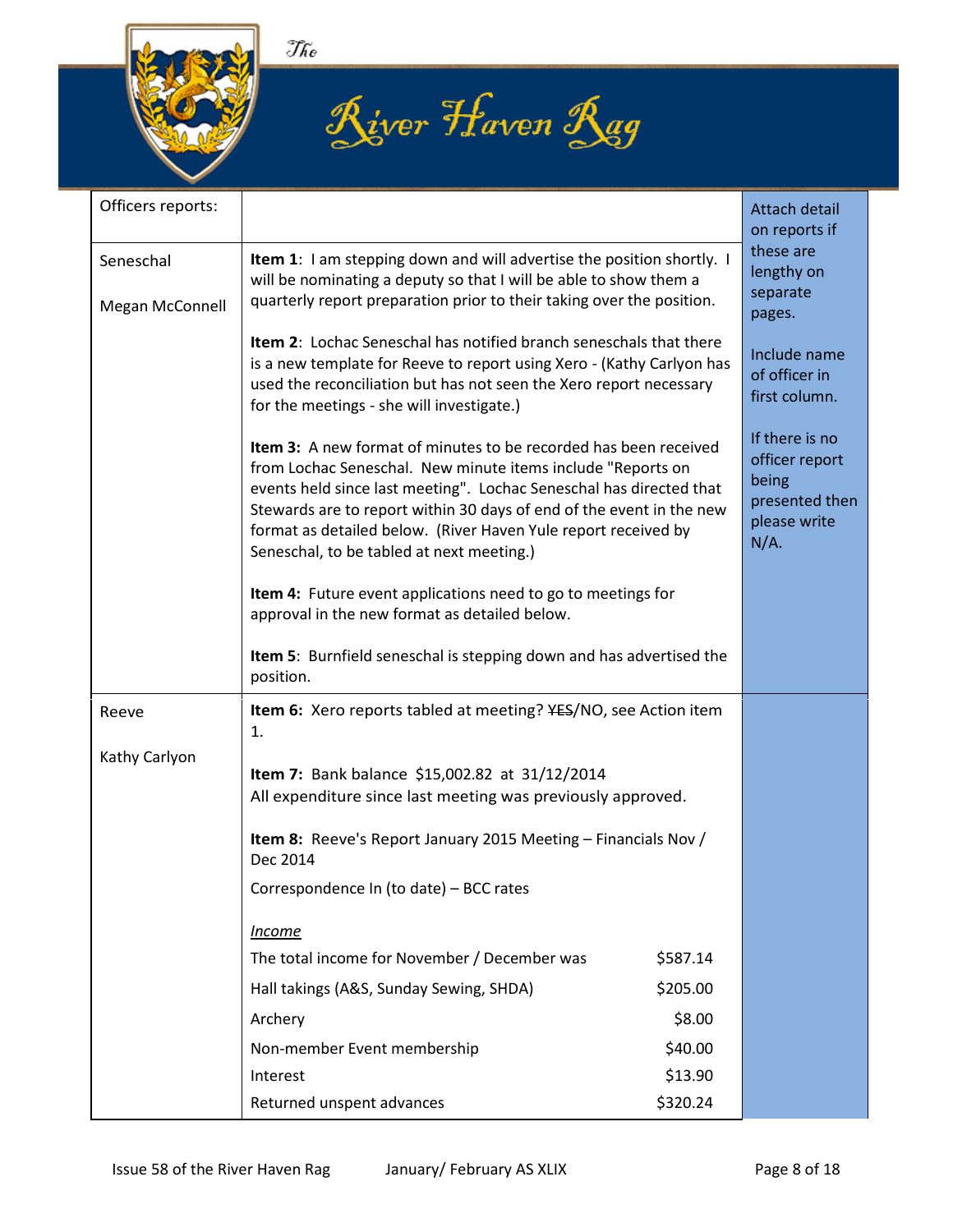





|                                            | <b>Expenses</b>                                                                                                       |              |  |
|--------------------------------------------|-----------------------------------------------------------------------------------------------------------------------|--------------|--|
|                                            | Total expenses paid are \$1805.91 consisting of:<br>Electricity                                                       | \$220.70     |  |
|                                            | Flyers for SupaNova                                                                                                   | \$690.00     |  |
|                                            | Nanango meetings/Yule                                                                                                 | \$95.00      |  |
|                                            | Safety Vests                                                                                                          | \$18.00      |  |
|                                            | Hall Bond for March Baronial 2015                                                                                     | \$511.00     |  |
|                                            | <b>BCC Rates</b>                                                                                                      | \$120.31     |  |
|                                            | Meat, gifts and decorations for RH Yule feast                                                                         | \$150.90     |  |
|                                            |                                                                                                                       |              |  |
|                                            | <b>Summary</b>                                                                                                        |              |  |
|                                            | Opening Bank balance 1 November 2014                                                                                  | \$16 221.59  |  |
|                                            | Closing balance 31December 2014                                                                                       | \$15 002.82  |  |
|                                            | Funds held in Trust of Fighter Auction Fund GNW                                                                       | \$2 460.82   |  |
|                                            | Cheques yet to be presented                                                                                           | <b>\$NIL</b> |  |
|                                            | <b>Working Balance</b>                                                                                                | \$12 542.00  |  |
|                                            | Item 9: Bill proposed to be paid:                                                                                     |              |  |
|                                            | Origin Gas                                                                                                            | \$71.16      |  |
|                                            | Urban utilities                                                                                                       | \$495.51     |  |
|                                            | <b>BCC Rates</b>                                                                                                      | \$243.00     |  |
|                                            | BCC Hall Rent (12 months)                                                                                             | \$351.00     |  |
|                                            | Kingdom Levies                                                                                                        | \$385.00     |  |
|                                            | <b>Event Memberships</b>                                                                                              | \$535.00     |  |
|                                            | Megan moved to pay bills of \$2080.67, Ra'chel seconded, approved<br>- to be signed by Megan                          |              |  |
|                                            | Item 10: Report received from Stegby, no report from Burnfield.<br>Stephanie Hardwick is the Stegby Reeve nomination. |              |  |
| <b>Arts and Sciences:</b><br>Ra'chel Sihto | No report received as seneschal has requested quarterly ones only.                                                    |              |  |
| Marshall:<br>Mat Dolton                    | No report received as seneschal has requested quarterly ones only.                                                    |              |  |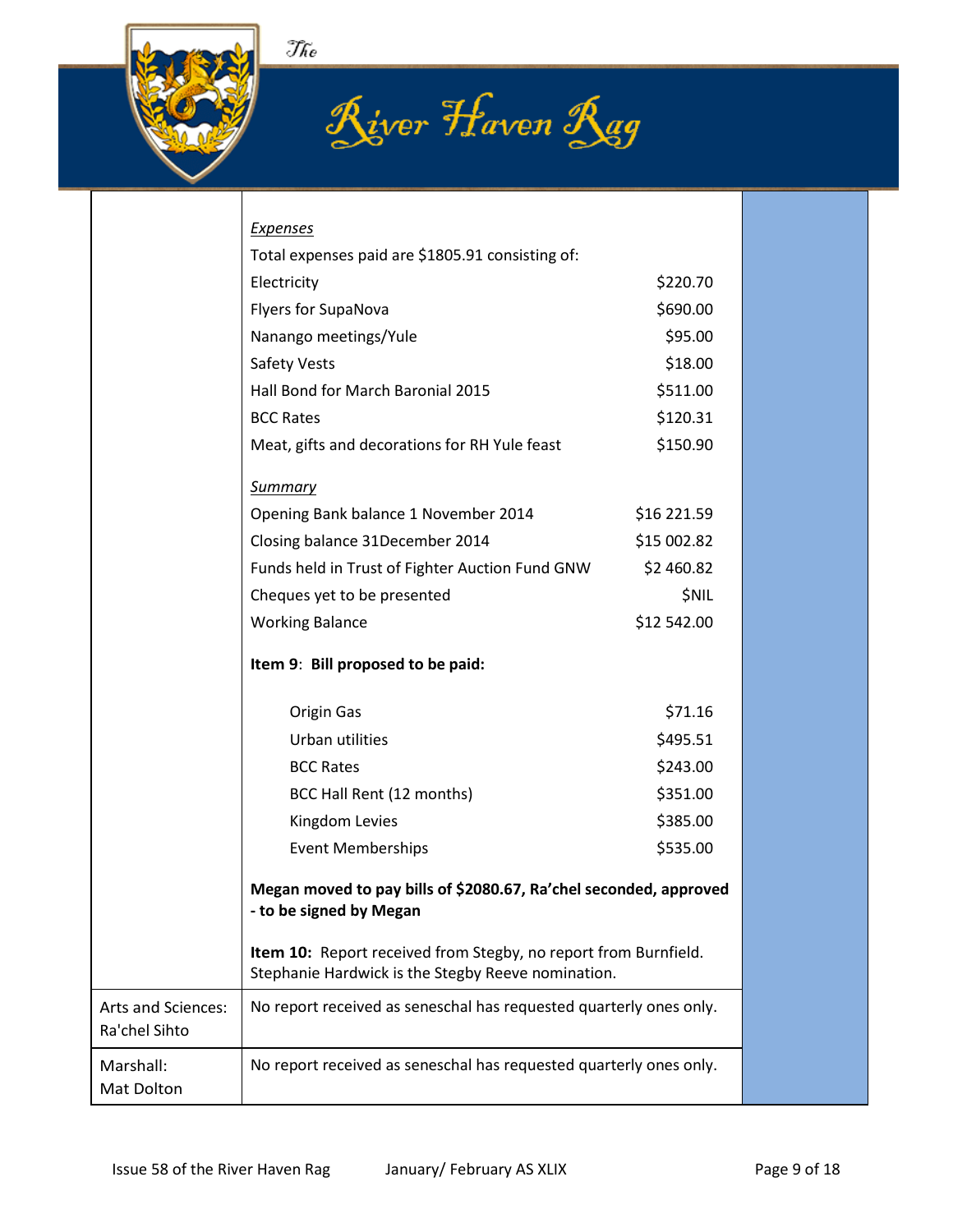





| Herald:<br>Donna Page                    |                                                                                                 | No report received as seneschal has requested quarterly ones only.                             |                                                                                                                                                            |  |
|------------------------------------------|-------------------------------------------------------------------------------------------------|------------------------------------------------------------------------------------------------|------------------------------------------------------------------------------------------------------------------------------------------------------------|--|
| Constable:                               | No report received as seneschal has requested quarterly ones only                               |                                                                                                |                                                                                                                                                            |  |
|                                          | Item 11: Megan named new Constable nominee, Paul Stubbings,<br>and welcomed him to the meeting. |                                                                                                |                                                                                                                                                            |  |
| Hospitaller:                             |                                                                                                 | No report received as seneschal has requested quarterly ones only.                             |                                                                                                                                                            |  |
| Angela Hales                             | River Have Yule 2014.                                                                           | Item 12: Megan welcomed Angela Hales installed as Hospitaller at                               |                                                                                                                                                            |  |
| Webwright:                               | Position vacant - no report received.                                                           |                                                                                                |                                                                                                                                                            |  |
|                                          |                                                                                                 | Item 13: Megan named new Webwright nominee, Raelene Price,<br>and welcomed her to the meeting. |                                                                                                                                                            |  |
| Chronicler:<br>Glynnis Hollindale        |                                                                                                 | November/ December Rag issue published on line, report sent to                                 |                                                                                                                                                            |  |
|                                          | Lochac Chronicler 7/1/2015.                                                                     |                                                                                                |                                                                                                                                                            |  |
| Chirurgeon:<br>Amber Stubbings           | No report received as seneschal has requested quarterly ones only.                              |                                                                                                |                                                                                                                                                            |  |
| Officer<br>Appointments<br>and vacancies | As above                                                                                        |                                                                                                | List any<br>changes to<br>group officers.<br>If any new<br>officers are<br>being<br>appointed<br>please ensure<br>that kingdom<br>procedure is<br>followed |  |
| Events                                   |                                                                                                 |                                                                                                |                                                                                                                                                            |  |
| Details on events<br>run since last      | Name of Event                                                                                   | River Haven Yule Feast                                                                         |                                                                                                                                                            |  |
| meeting:                                 | Steward                                                                                         | Angela Hales                                                                                   |                                                                                                                                                            |  |
|                                          | Date                                                                                            | 6/12/2014                                                                                      |                                                                                                                                                            |  |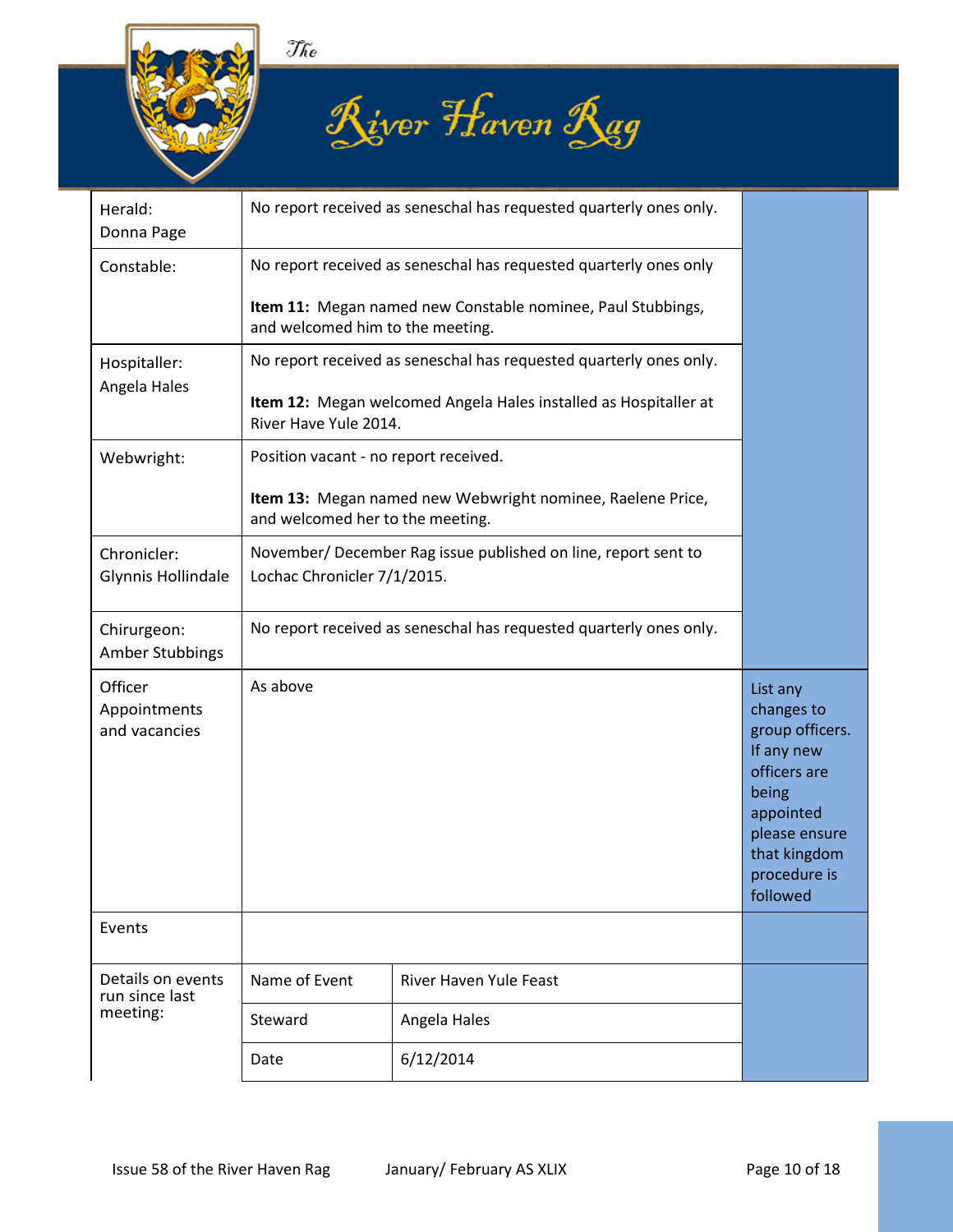





|                         | Location                                                                                                                                                                                                                                                                                                                                                                                                                               | Hall, Wesley Road, Lutwyche                                          |                                |
|-------------------------|----------------------------------------------------------------------------------------------------------------------------------------------------------------------------------------------------------------------------------------------------------------------------------------------------------------------------------------------------------------------------------------------------------------------------------------|----------------------------------------------------------------------|--------------------------------|
|                         | <b>Event Report</b>                                                                                                                                                                                                                                                                                                                                                                                                                    | Received by Megan, to be tabled at next<br>meeting as per Item 3     |                                |
| <b>Upcoming events</b>  |                                                                                                                                                                                                                                                                                                                                                                                                                                        |                                                                      |                                |
| Request for<br>approval | Name of Event                                                                                                                                                                                                                                                                                                                                                                                                                          | Red and White Tourneys and Pot Luck Roman<br>Feast                   |                                |
|                         | Steward                                                                                                                                                                                                                                                                                                                                                                                                                                | Kathy Lietzow                                                        |                                |
|                         | Date                                                                                                                                                                                                                                                                                                                                                                                                                                   | 21/2/2015                                                            |                                |
|                         | Location                                                                                                                                                                                                                                                                                                                                                                                                                               | Leichhardt Scout Den, Ernest Street, One Mile                        |                                |
|                         |                                                                                                                                                                                                                                                                                                                                                                                                                                        | Has budget been submitted and approved? YES/NO                       |                                |
|                         | Planning issues discussed in meeting:<br>Proposed Budget - Expected minimum people 30, maximum people<br>50. Potluck, therefore not much expenditure, hall \$50 paid prior to<br>closure of Willoughby Vale, \$50 float, \$20 Ice, advance requested<br>\$120, real expenditure \$70.<br>Item 14 Megan proposed that the budget be accepted and event<br>approved, Vilma seconded, approved<br>Budget to be signed by Megan and Kathy. |                                                                      | Attach extra<br>page if needed |
| Request for<br>approval | Name of Event                                                                                                                                                                                                                                                                                                                                                                                                                          | River Haven March Baronial Championship<br><b>Tourneys and Feast</b> |                                |
|                         | Steward                                                                                                                                                                                                                                                                                                                                                                                                                                | Kerri King                                                           |                                |
|                         | Date                                                                                                                                                                                                                                                                                                                                                                                                                                   | 7/3/2015                                                             |                                |
|                         | Location                                                                                                                                                                                                                                                                                                                                                                                                                               | Nanango Cultural Centre, 4 George Street,<br>Nanango                 |                                |
|                         | Has budget been submitted and approved? YES/NO approved by<br>Seneschal prior to receipt of current instructions                                                                                                                                                                                                                                                                                                                       |                                                                      |                                |
|                         | Planning issues discussed in meeting:<br>Site payment already made (\$511 in Reeve's Report as above).<br>Budget for 40 adults and 10 children included \$640 for food and<br>\$260 for float and other expenses.                                                                                                                                                                                                                      |                                                                      | Attach extra<br>page if needed |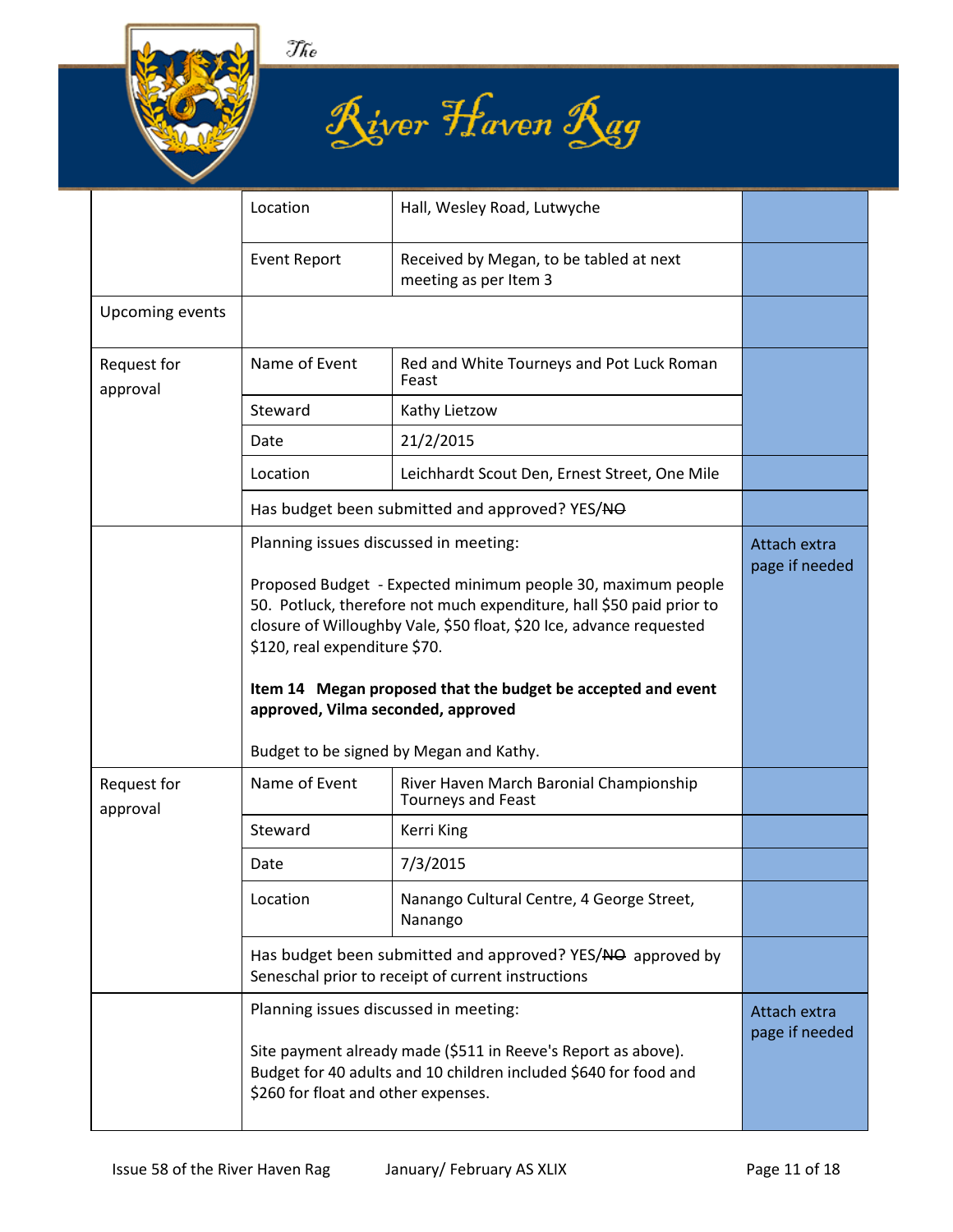





|                           | Item 15 Megan proposed that the budget be accepted and event<br>approved, Angela seconded, approved. Updated budget to be<br>requested.  |                                                               |  |
|---------------------------|------------------------------------------------------------------------------------------------------------------------------------------|---------------------------------------------------------------|--|
| Request for               | Name of Event                                                                                                                            | Demo                                                          |  |
| approval                  | Steward                                                                                                                                  | Kerri King                                                    |  |
|                           | Date                                                                                                                                     | 20/2/2015                                                     |  |
|                           | Location                                                                                                                                 | Kingaroy                                                      |  |
|                           |                                                                                                                                          | Has budget been submitted and approved? ¥ES/NO                |  |
|                           | Planning issues discussed in meeting:<br>No budget presented, only a date request.                                                       | Attach extra<br>page if needed                                |  |
|                           | Item 16 Megan proposed that the date be accepted and event<br>approved, Ra'chel seconded, approved.                                      |                                                               |  |
| Request for               | Name of Event                                                                                                                            | Nanango Pot Luck                                              |  |
| approval                  | Steward                                                                                                                                  | Lisa Schiffke, deputy Brian Zibell                            |  |
|                           | Date                                                                                                                                     | 2/5/2015                                                      |  |
|                           | Location                                                                                                                                 | Nanango                                                       |  |
|                           | Has budget been submitted and approved? YES/NO                                                                                           |                                                               |  |
|                           | Planning issues discussed in meeting:<br>Initial Budget \$50 towards food, \$193 hire of two Portaloos.                                  | Attach extra<br>page if needed                                |  |
|                           | Item 17 Megan proposed date allocation only, Kim seconded,<br>approved. Updated budget to be requested.                                  |                                                               |  |
| Timetable for             | 20/2/2015                                                                                                                                | Demo in Kingaroy                                              |  |
| upcoming events:          | 21/2/2015                                                                                                                                | Red and White                                                 |  |
|                           | 7/3/2015                                                                                                                                 | River Haven March Baronial Championship<br>Tourneys and Feast |  |
|                           | 2/5/2015                                                                                                                                 | Nanango Pot Luck                                              |  |
| Other business<br>arising | Vilma will be participating in the World's Greatest Shave on<br>13/3/2015 and requests permission to advertise her fundraising<br>effort |                                                               |  |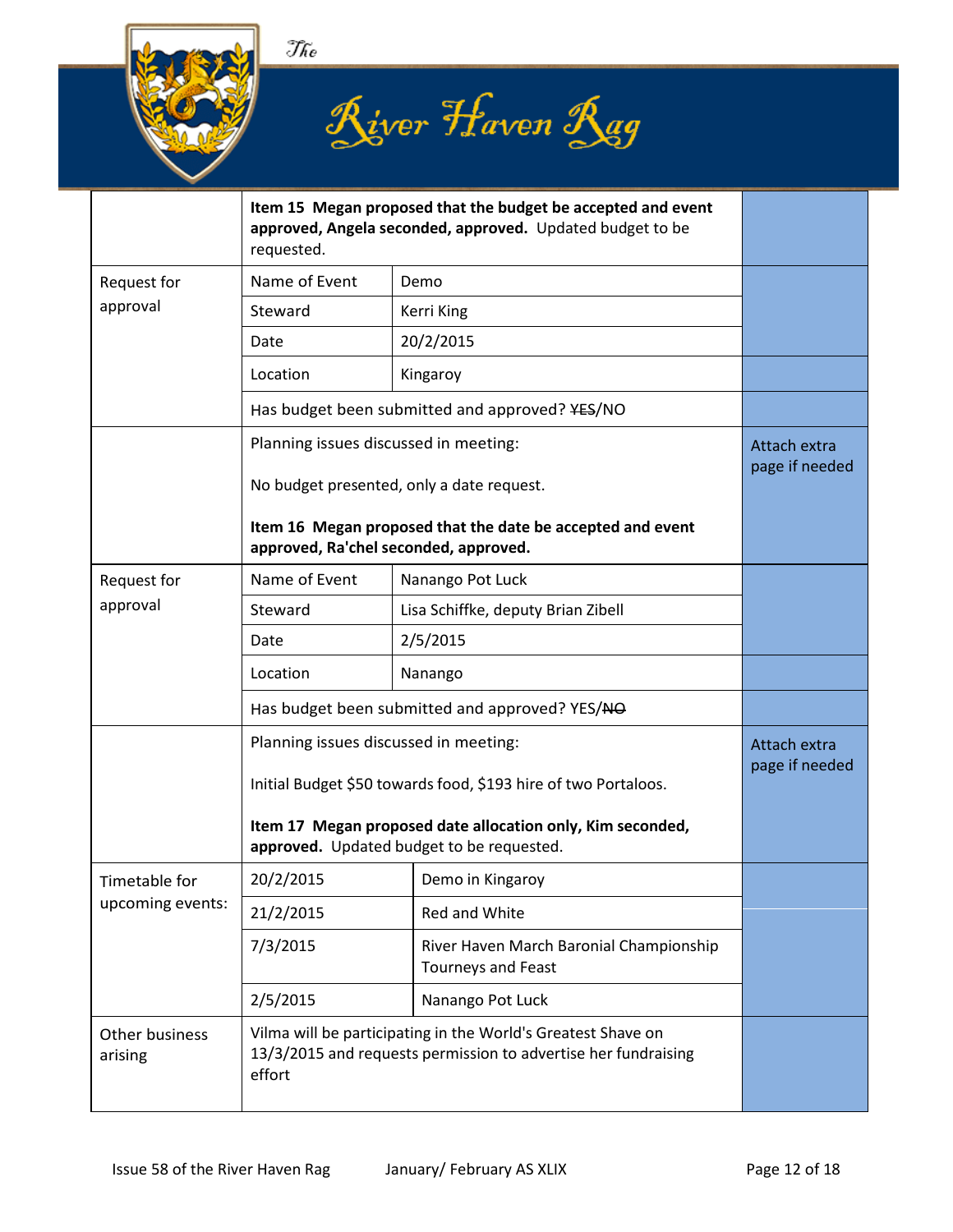

With no further business the meeting was declared closed at 8:20pm

\_\_\_\_\_\_\_\_\_\_\_\_\_\_\_\_\_\_\_\_\_\_\_\_\_\_\_\_\_\_\_\_\_\_\_\_\_\_\_ \_\_\_\_\_\_\_\_\_\_\_\_\_\_\_\_\_\_\_\_\_\_\_

Signed as a true and correct record of the meeting:

Chairperson Date **Date** 

| Minutes published on:                    | Website    | Newsletter |
|------------------------------------------|------------|------------|
|                                          | Facebook   | Other      |
| Minutes ratified at following<br>meeting | Signature: |            |
|                                          | Date:      |            |

#### Action Items Arising from Meeting –

| Action                                                                                                                    | To be<br>completed<br>by: | Expected<br>Completion<br>date | For Chair at next<br>meeting Was Action<br>Completed? If not<br>why not? |
|---------------------------------------------------------------------------------------------------------------------------|---------------------------|--------------------------------|--------------------------------------------------------------------------|
| Action item 1 as per Item 6 - Kathy has not seen the<br>Xero report necessary for the meetings - she will<br>investigate. | Kathy<br>Carlyon          | Next meeting                   |                                                                          |
| Action item 2 as per Item 3 - Event Report for River<br>Haven Yule Feast to be presented at next meeting                  | Megan<br>McConnell        | Next meeting                   |                                                                          |
| Action item 3 as per Item 15 - Updated budget to be<br>requested for River Haven March Baronial                           | Megan<br>McConnell        | Next meeting                   |                                                                          |
| Action item 4 as per Item 17 - Detailed budget to be<br>requested for Nanango Pot Luck                                    | Megan<br>McConnell        | Next meeting                   |                                                                          |

(End of Minutes)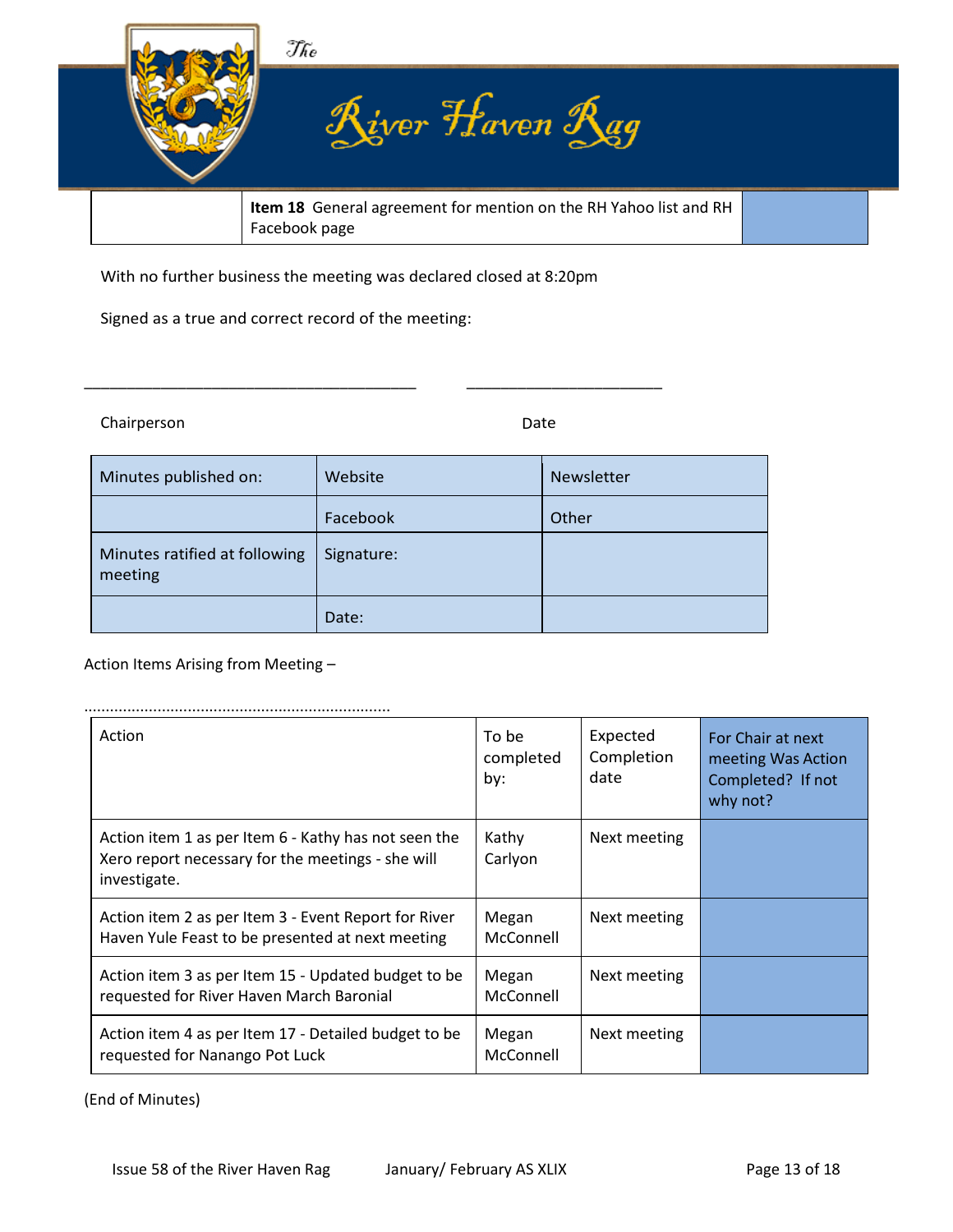

## House Merewyke welcomes you to *"Midnight at the Oasis"* Saturday 7/3/2015

An invitation is extended to all to join us for River Haven March Baronial at House Merewyke's Oasis.

Become a nomad known to all when you travel and win the River Haven Baronial Championship. Help us celebrate the excitement of the new Baronial Champions (A&S, Rapier and Heavy) till the evenings' ends. We hope you will kick up a little dust getting here and that you will enjoy our moon shinin' just for you at the campsite.

Event Site Golf Club House, cnr Millers Way Road & D'Aigular Highway. Signs and banners will be put up to show the way 11am to 10pm. Free camping site on Saturday 7/3/2015 Camping details will be sent through to you when you book. Send your camels to bed beneath the date palms here at House Merewyke.

Prices Adult member 35 gold, Teen 13-17 15 gold, birth to 12 FREE, Fighter with lunch 15 gold, Fighter no lunch and off board 10 gold, NON member insurance will be plus 5 gold on all prices.

Market stall places available 5 gold coins. Please bring battery operated candles only for use in the hall.

Booking close 21/2/2014 please email to Bookings@ riverhaven.lochac.sca.org Prepayment is preferred so we can have your receipt ready for you at the front gate. Please advise of any dietary/allergy requirement when booking.

General enquiries about the event to kerriatnazrinsbrain@... (reply within 48 hours) Alternate email address MedievalMeForever@... (reply within 48 hours).

FREE CAMPING ON SATURDAY NIGHT 7/3/2015 at Cheryl and Loffty's place. Address 53 Kurrajong Drive Nanango 4615 Bushland setting with lots of room for tents, cars and camels. Bring your own folding chair, water and torches. Port-a-loo provided. Left overs for breakfast, with tea or coffee.

Arts and Sciences Competitions for River Haven March Baronial 2015 will be:-

- Beginners Leatherwork;
- Intermediate Handmade textiles;
- Advanced A paper and presentation on topic of choice. Presentation minimum 5 minutes, maximum 10 minutes. Paper minimum 1000 words, maximum 2000 words.

Beginners competitions will mean a class has been run - with documentation provided and preferably an item made (Notes published likely on yahoo list). Intermediate competitions will mean a class has been or will be run regarding the subject with some information provided including some sources (Notes published likely on yahoo list). Advanced will mean the documentation and work is up to the individual.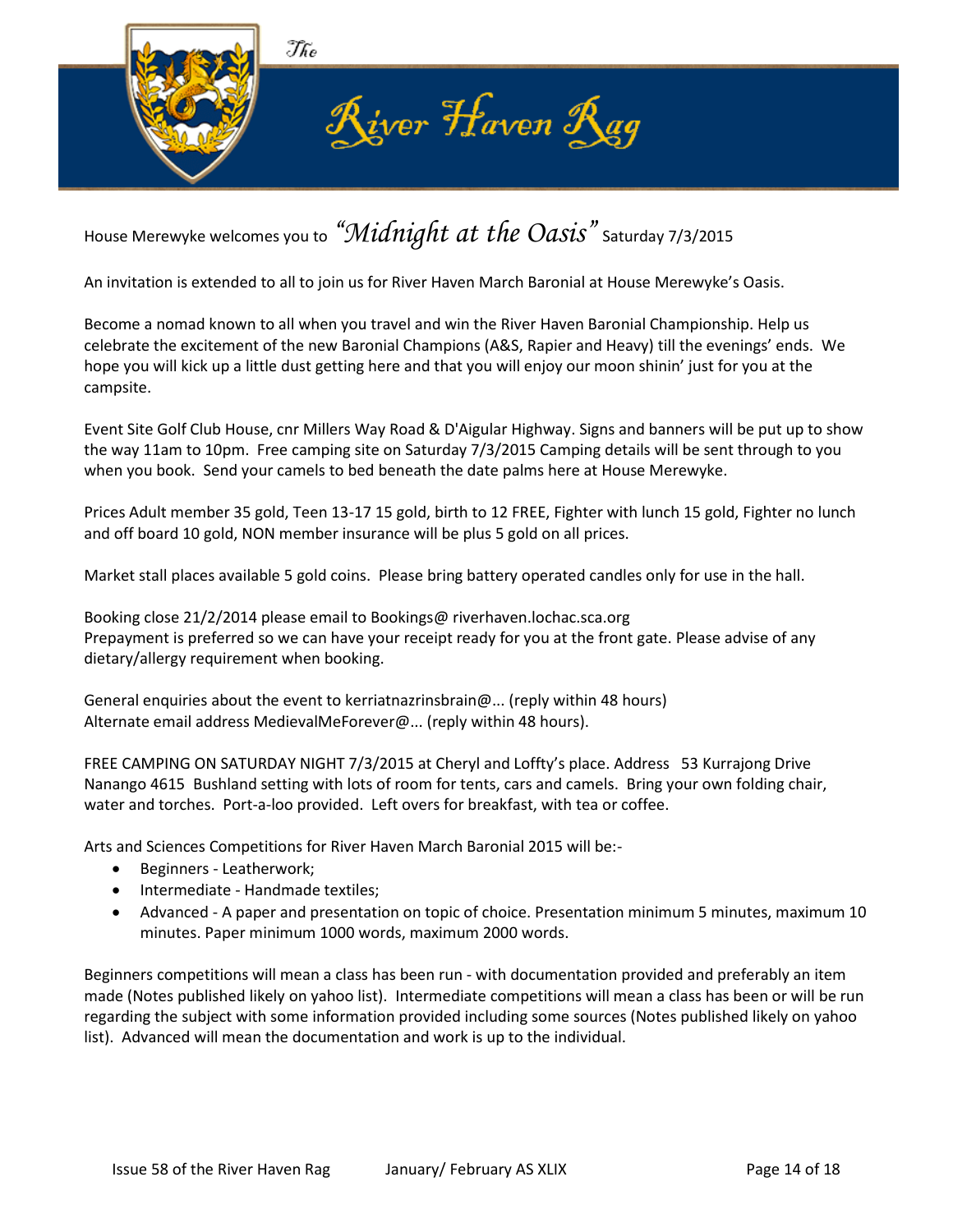

## *Ultimate Fighter competition*

As part of the Lochac wide Ultimate Fighter competition, the Northern Reaches will hold a series of tournaments to find those worthy to compete in the final of the Ultimate Fighter Competition to be held at Great Northern War this June.

The Tourneys are open to all combatants but only unbelted fighters (Non Knights) will receive points. The Ultimate Fighter Final will be fought between unbelted fighters at this coming Great Northern War from victors across the Kingdom.

Tourney placings from 1st to 10th will earn you points that will determine who will be our Ultimate fighter. 12 points 1st place, 10 points second, 8 points third, 7 for forth, 6 for fifth, 5 for sixth, 4 for seventh, 3 for eighth, 2 for ninth, 1 for tenth.

With time as valuable as it is leading up to GNW we have combined a couple of tourneys on the same day - It is ULTIMATE fighter after all!!

[21st March](x-apple-data-detectors://2/) - Shield and single handed weapon AND Pole weapon Tourney, Light refreshments between [25th April](x-apple-data-detectors://3/) - Great weapon tourney (date to be confirmed as it is ANZAC day)

1st Tourneys all begin armour inspection [at 12.30pmT](x-apple-data-detectors://4/)ourney start [at 1.30pm](x-apple-data-detectors://5/) second tourney will be dependent on finish time of first tourney.

All tourneys will be Single Kill Double Elimination unless there are 8 or fewer combatants in which case they will be Round Robin format.

Venue: Fairfield Park (Between Noble and Cameron Streets Fairfield)

Cost: \$5 members + \$5 for non members - Price is per day. No Bookings Required

For Further Info contact the Steward: Steffan Glaube / Paul Adams

Many thanks Paul Adams

[+61 \(0\)423 134 866](tel:+61%20(0)423%20134%20866) Twitter:@smallcrown Facebook: [facebook.com/SmallCrownProductions](https://www.facebook.com/SmallCrownProductions) [www.smallcrownproductions.com.au](https://webmail.iinet.net.au/index.php/default/index/htt%0A%20p:/www.smallcrownproductions.com.au/)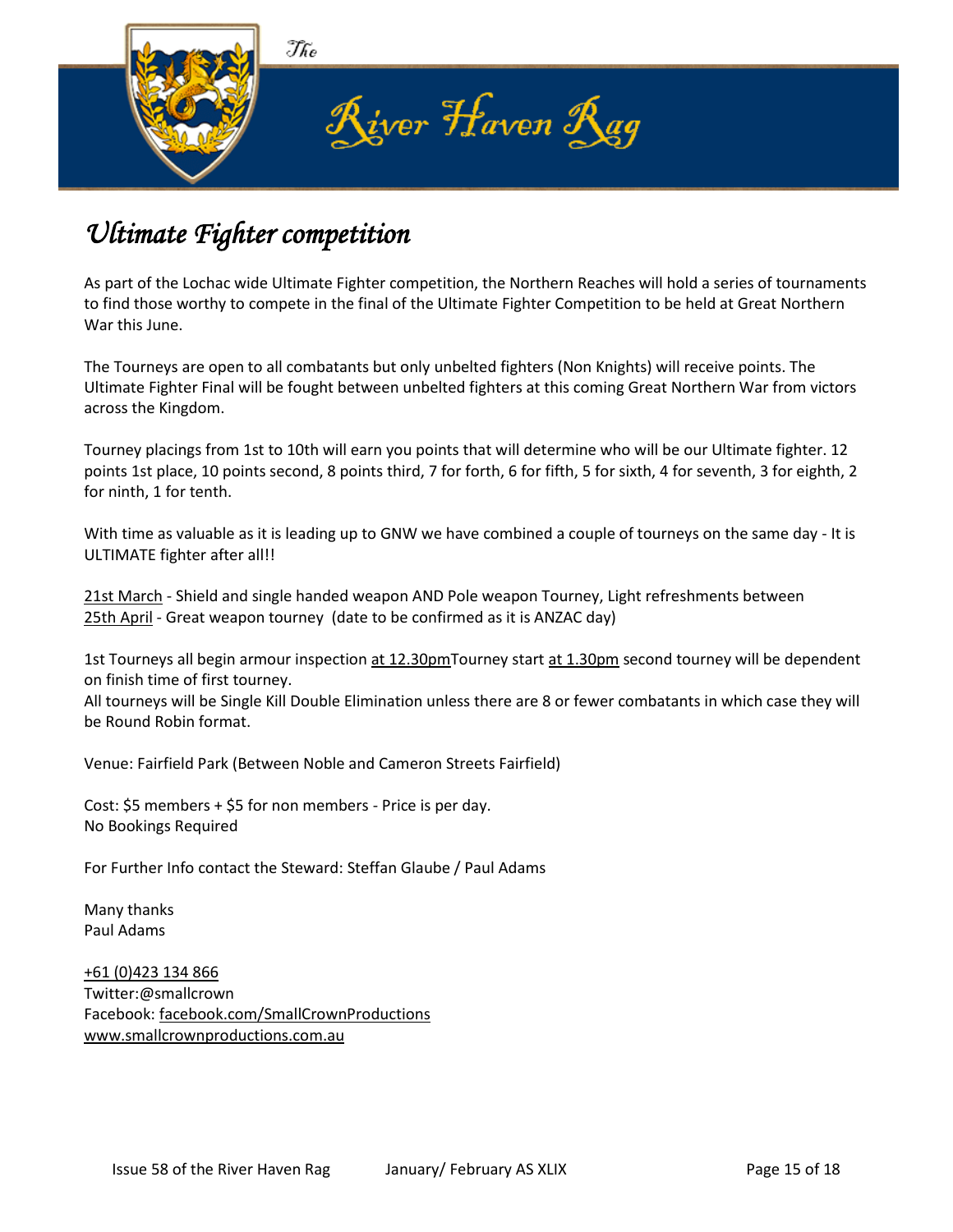

## *River Haven not-Festival event April 4th 2015*

EVENT DETAILS Event Name: An Evening In Florence Host Group: River Haven

Start date: Saturday, April 4th 2015 End date: Monday, April 6th 2015 Event type: Other Location: River Haven Hall Wesley Street Lutwyche

STEWARD DETAILS Name: Madelaine le Mercer Email Address: seneschal@riverhaven.lochac.sca.org

BOOKING DETAILS Bookings Close: Friday, April 3rd 2015 Booking Contact: Madelaine le Mercer - madilayn@internode.on.net Bookings for Pot Luck only (please advise what you intend to bring) Cost: Members \$7 (both days plus Put Luck Feast) Non Members \$12 (both days plus Pot Luck Feast).

For one (1) day: Members \$4 Non Members \$9 (includes Fest if you attend on Saturday 4th only) Children under 10 - Members Free. Non Members \$5 Non Member price includes \$5 Event Membership. All prices include Kingdom Levy

**DESCRIPTION** Join us for our traditional Easter event in River Haven for those not heading to Rowany Festival.

The River Haven Hall will be open from 10am on Saturday 4 April and Monday 6 April for Sewing and other A&S Activities, general Socialising and (if there are Marshals available) fighter practice/training. On both days, please BYO lunch and snacks. Cold drinks are available for purchase. Tea & Coffee available.

On Saturday 4 April from 6pm you are invited to join us for a Pot Luck Feast will be held at the Hall with the theme "An Evening in Florence". The Hall kitchen will be available during the day for you to cook any food you wish. Each person attending should bring a dish to serve 3 – 4 people. If you are bringing your kids (who are entirely welcome) please ensure that your dish serves  $4 - 5$  people.

Bookings would be appreciated for the Pot Luck Feast so that we can coordinate the food being brought. Bookings will also be capped at 60 people, due to the size of the Hall.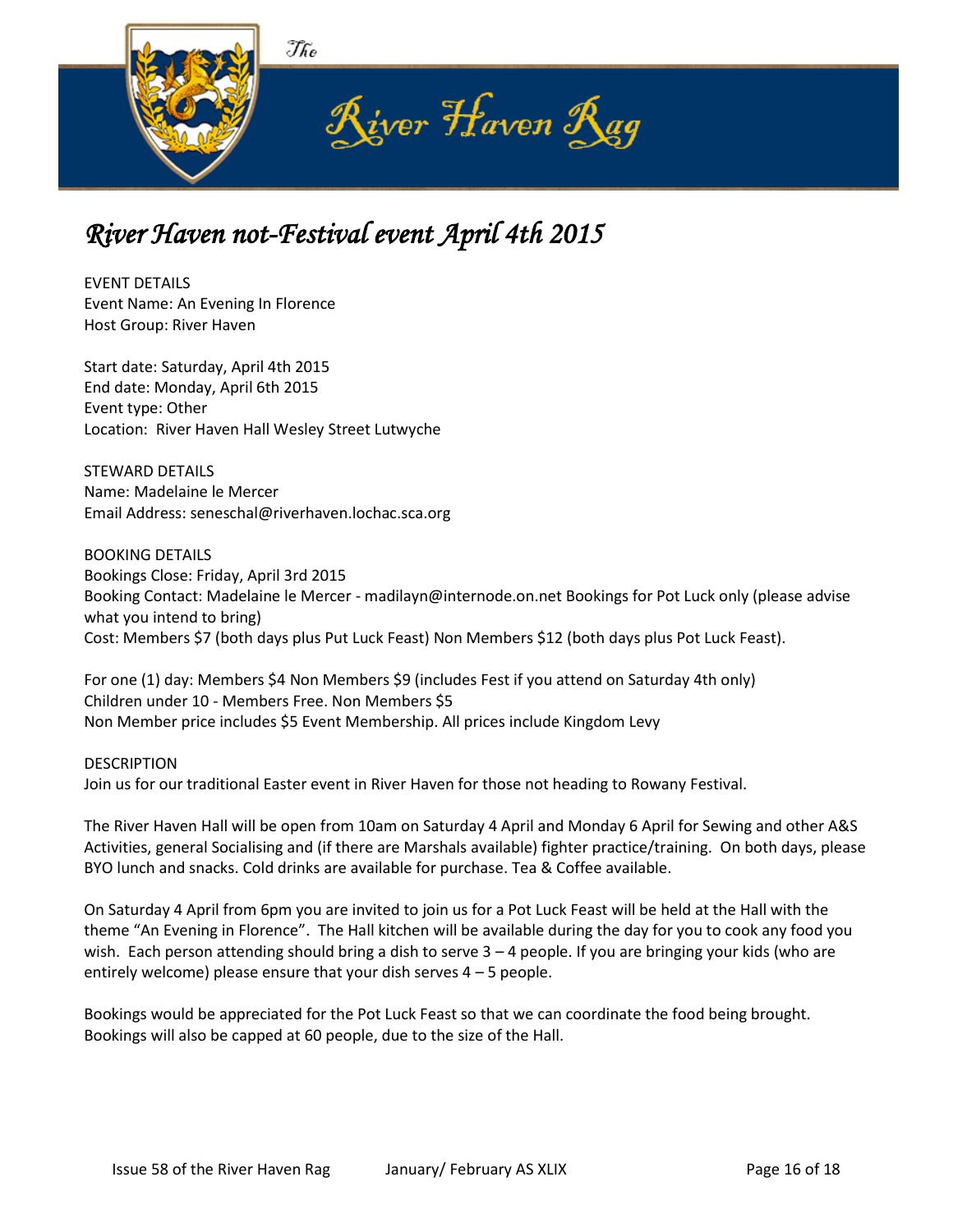

## *Lochac May Crown 1st to 3rd of May A.S. L*

Friday May 1st to Sunday 3rd, 2015. •4:30pm Friday - site opens for staff •5:30pm Friday - site opens for populace - please don't arrive early, another group may be using the site.

A fully-catered weekend, with accommodation, from Friday evening to Sunday afternoon, at Hunua Falls Camp, 203 Falls Road Hunua, Auckland, New Zealand.

Greetings all,

Thank you all those who have booked for May Crown in Ildhafn (Auckland, NZ) already! We're over half full already, so if you're thinking about coming to May Crown but haven't booked yet, you'll want to do so soon.

Prices rise by \$10 on March 1st. For those who have already booked but haven't paid (or made arrangements to pay at the gate), please pay before the price rise or you'll pay the higher rate.

Remember, this should be the very first event in the Known World in the fiftieth year of our Society (we're pretty sure there isn't an event planned in Kiribati), as well as being the Tournament to select the next Crown of Lochac, followed by a sumptuous feast and much pomp and ceremony, so you don't want to miss it.

Prices (until March 1st): Adult full event - NZ \$115 (non-members add \$2) Youth (12-17) full event - NZ \$101 Child (5-11) full event - NZ \$76 Other booking options available. Bookings close April 17th. For full details, please see http://ildhafn.lochac.sca.org/crown To go directly to the booking form, please see http://ildhafn.lochac.sca.org/crown\_booking (please fill out the form once for each person booking)

Yours in service, William de Cameron and Katherina Weyssin Stewards, Lochac May Crown 2015, Ildhafn.

# *An interesting entry for a year ending in 15*

Aldus Pius Manutius, born 1449 and died on the 6th of February 1515, was famous for founding the Aldine Press in Venice. He is credited with inventing Italic type (with his type caster), the first typographic use of the semicolon and introducing a cheaper limp binding of certain classics similar to a modern paperback edition.

Manutius was well educated and worked as a tutor to some of the powerful Italian families of his time. In 1501 he started using a dolphin and anchor as his publisher's device from a Roman coin and this symbol was respected throughout Europe. His passion for Greek classics is shown in his translations and publication of many ancient Greek books and establishing a "New Academy" of Greek studies in 1502.

Garnered from *The uses of Italics* by Frederick W. Hamilton, *Aldus Manutius and the Development of Greek Script & Type in the Fifteenth Century* (Fordham University Press) 2nd ed. 1992 and many other fine works.